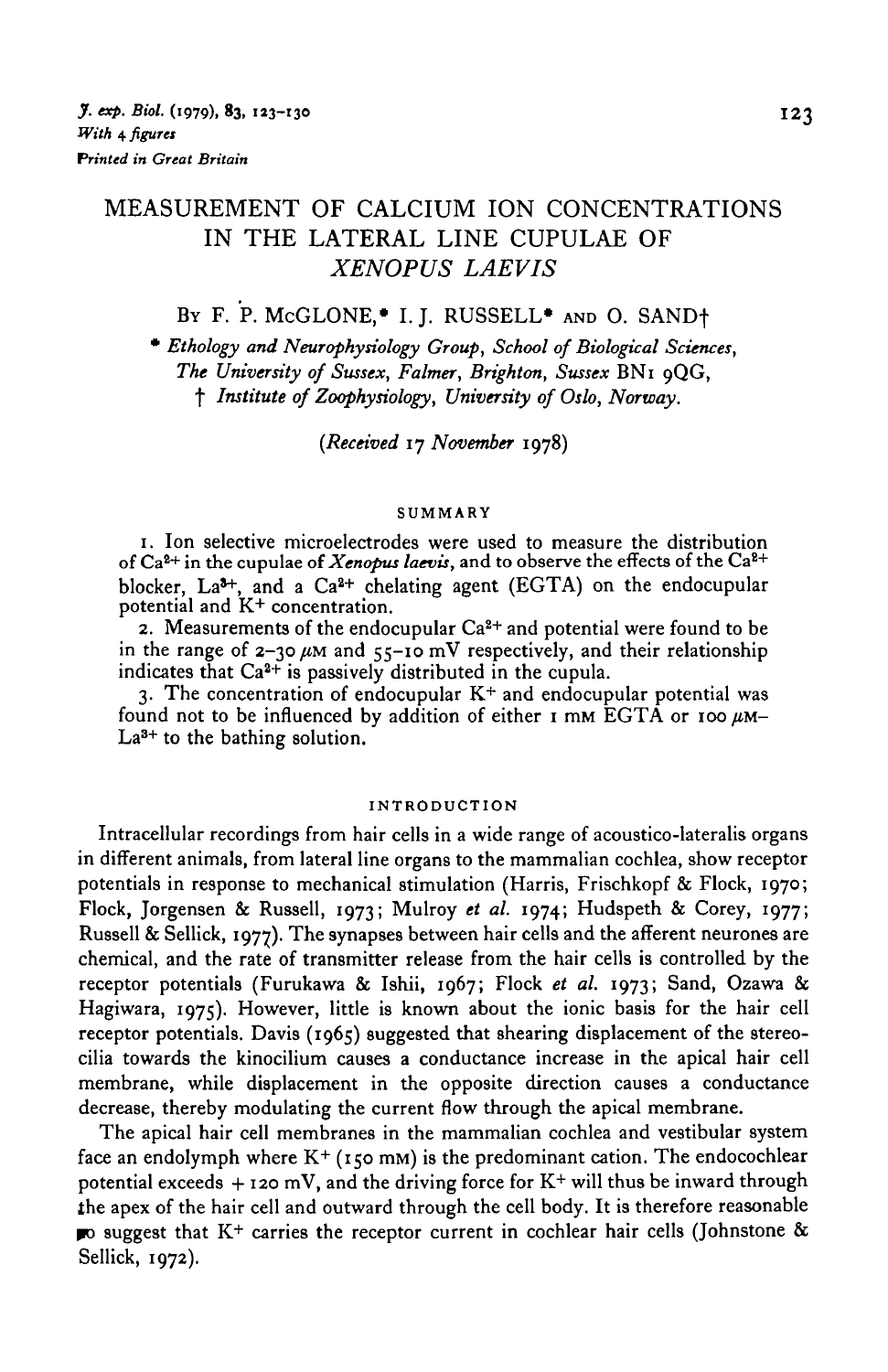## 124 F. P. McGLONE, I. J. RUSSELL AND O. SAND

The superficial lateral line neuromasts of amphibia are exposed to an aquati environment in which the dominant cation is  $Ca^{2+}$ . By observing the effects of varying the ionic composition of the external medium on the mechanical sensitivity of lateral line organs in the mudpuppy *(Necturus maculosus),* Sand (1975) found that this sensitivity was dependent upon the Ca<sup>2+</sup> concentration of the medium, that it was inhibited by  $Ca^{2+}$  competitors and abolished in the absence of  $Ca^{2+}$ . He therefore tentatively proposed that Ca<sup>2+</sup> carries the receptor current in the hair cells of the mudpuppy lateral line organs.

Russell & Sellick (1976) measured the endocupular potential and the potassium and chloride composition of the lateral line cupulae in *Xenopus laevis,* and found that the cupulae preserved a micro environment close to the hair cells which was remarkably similar to that in the cochlea. Cupular Cl<sup>-</sup> and K<sup>+</sup> varied between 35 and 70 mM, and 24 and 100 mm, respectively, and the  $K<sup>+</sup>$  was proposed to be maintained by an electrogenic  $K^+$  pump which produced the endocupular potential of  $15$ -50 mV. In the light of this evidence it was suggested that  $K^+$  and not  $Ca^{2+}$  carries the receptor current in hair cells of amphibian lateral line organs. The effect of  $Ca^{2+}$  and  $Ca^{2+}$ blockers observed by Sand (1975) could then be attributed to an indirect effect of Ca<sup>2+</sup> on the K<sup>+</sup> channels (Meech & Standen, 1975; Clusin, Spray & Bennett, 1975 or  $Ca^{2+}$  might be essential for the operation of the  $K^+$  pumping mechanism.

As a first step towards determining the role of  $Ca<sup>2+</sup>$  in the hair cell transduction process we have used ion selective microelectrodes to measure the distribution of Ca<sup>2+</sup> in the cupulae of *Xenopus laevis*, and to observe the effects of the Ca<sup>2+</sup> blocker, La<sup>3+</sup>, and the Ca<sup>2+</sup> chelating agent (EGTA) on the endocupular potential and K<sup>+</sup> concentration.

#### METHODS

The results reported here were obtained from 15 juvenile *Xenopus laevis* weighing between 30 and 40 g. This species has large and rigid cupulae, which facilitate stable endocupular recording. The animals were initially anaesthetized in  $0.05\%$  ethyl-*-aminobenzoate, immobilized with intramuscular injection of gallamine triethiodide,* and transferred to a shallow experimental bath where they were pinned to a Sylgard base. The bathing solutions consisted of the anaesthetic and o-i mM-KCl as a reference for the  $K^+$  ion selective electrodes, and  $o \cdot i$ ,  $i$  or  $i$  o mM-CaCl<sub>a</sub> made up in constant ionic strength with NaCl as reference for the Ca<sup>2+</sup> ion-selective electrodes.

Double-barrelled liquid ion selective microelectrodes, similar to those described by Walker (1977), were used to measure the  $K^+$  and  $Ca^{2+}$  concentrations in the lateral line cupulae. Theta section borosilicate glass tubing (2 mm o.d.) was chemically cleaned and pulled in a vertical pipette puller to produce electrodes with 1 cm shanks. The electrodes were bevelled on a grinding surface (Werblin, 1975) to produce  $2-3 \mu m$  tips, which facilitate both the filling of the electrodes and their penetration of the cupulae. The tips of the electrodes were immersed for  $\zeta$  s in a  $\zeta$ % solution of tri-n butyl chlorosilane in i-chloronaphthalene after which there was a column of 250-300 */im* of silane solution in each barrel of the electrodes. Double-distilled water was then back injected into one barrel to displace the solution in that barrel. The solution in the other barrel was permitted to air-dry over a period of 48 h in a clean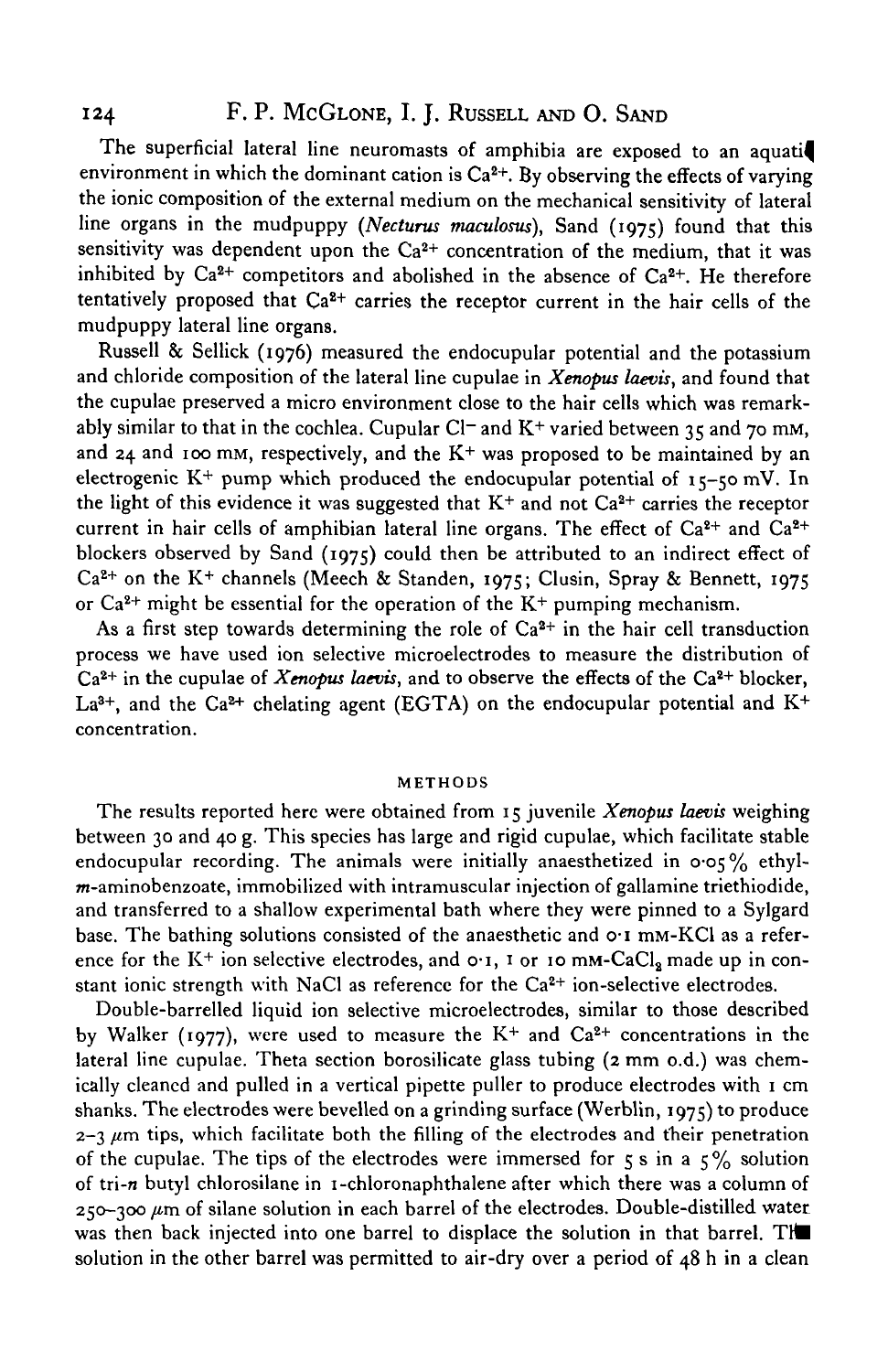**Example 1** atmosphere. A column of liquid ion exchanger  $[K^+$  exchanger from Corning, and  $Ca<sup>2+</sup>$  exchanger from Simon (Oerne, Kessler, Simon, 1976)] approximately 250  $\mu$ m long was introduced into the tip of the siliconized barrel by back injection. A solution of 100 mM-KCl or 1 mM-CaCl, was then back injected behind the resin. The water in the reference barrel was sucked out and replaced by 100 mM sodium acetate or KCl as reference for the  $K^+$  and  $Ca^{2+}$  ion-selective electrodes, respectively. The shanks of both barrels were then topped up with light paraffin oil to prevent evaporation. Completed electrodes were stored for 4-24 h in solutions corresponding to those in their ion selective barrels prior to calibration.

Electrodes were calibrated in graded solutions of KCl between  $o<sub>1</sub>$  and 100 mm for K<sup>+</sup> selective electrodes, and  $o \cdot i$  and 10 mm-Ca<sup>2+</sup> for Ca<sup>2+</sup>-selective electrodes. Neither K<sup>+</sup> nor Ca<sup>2+</sup> electrodes gave linear calibrations over the whole range, but approached the theoretical slopes of  $58$  and  $28$  mV/10-fold change in concentration at 20 °C, respectively. A WPI M701 amplifier was used to record potentials from the reference side of the double-barrelled electrode and a Burr-Brown Electrometer amplifier (34315) was used for the ion-exchange electrodes. The voltage from the potential electrode was subtracted from the ion exchange potential at the differential input of a Brush 220 chart recorder.

Electrodes were calibrated before and after measurements were obtained and the bathing solution was included in this calibration. The electrodes were advanced into the cupulae with a hydraulic micro-drive under visual control.

#### **RESULTS**

#### *Cai+ measurements*

A typical recording of endocupular Ca<sup>2+</sup> and potential is illustrated in Fig. 1. A stable positive potential of about 40 mV was recorded by the potential barrel when the electrode was advanced into the centre of the cupula just above the sensory epithelium. The response of the Ca<sup>2+</sup> barrel indicated a marked decrease in endocupular  $Ca<sup>2+</sup>$  with respect to the concentration of  $Ca<sup>2+</sup>$  in the bathing solution, which was 1 mM in the example illustrated.

The relationship between the endocupular  $Ca^{2+}$  and endocupular potential was examined in many different cupulae and for different concentrations of  $CaCl<sub>2</sub>$  in the bath solution. Fig. 2. presents recordings of the endocupular potential and  $Ca^{2+}$  of different cupulae from a single animal which was made progressively anoxic by a subcutaneous injection of  $O_4$  ml, 2 mM oubain in the vicinity of the stitch (which reduced the endocupular potential to  $15 \text{ mV}$  in about 30 min). Fig. 3 shows data from experiments where the endocupular potential and endocupular  $\tilde{Ca}^{2+}$  were measured in cupulae of normal animals, but with different external Ca<sup>2+</sup> concentrations. From the data presented in these two figures it is clear that the relationship between the endocupular Ca2+ and the endocupular potential shows close agreement to the relationship to be expected if the  $Ca^{2+}$  were passively distributed in the cupulae.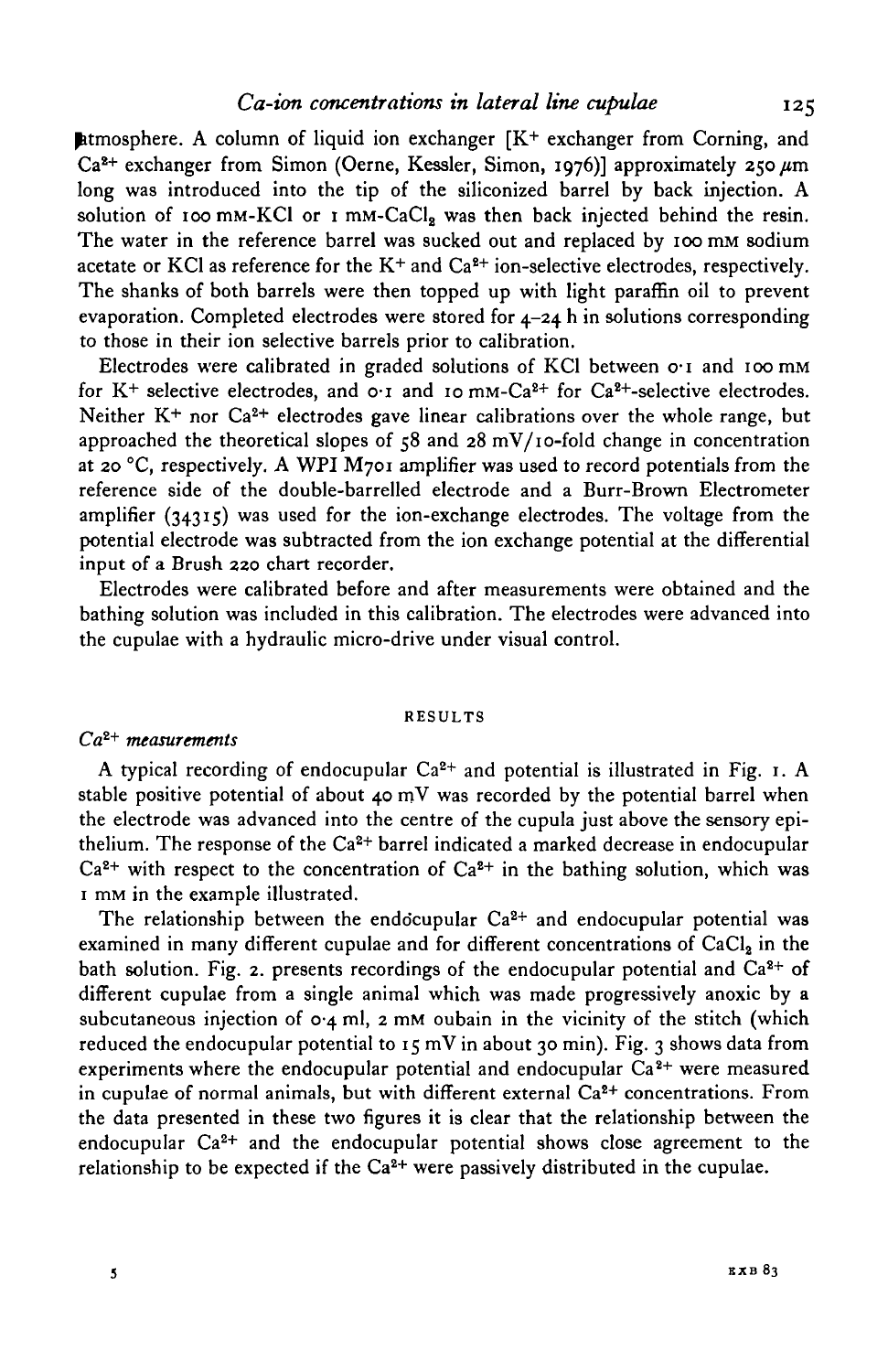

Fig. 1. Responses from the double barrel  $Ca<sup>3+</sup>$  electrodes during insertion into the lateral line cupulae of *Xenopus.* (A) Diagram of recording arrangement, cupula (C), potential electrode (e), ion selective electrode (i), perspex ring (P). (B) Upper trace: response from Ca<sup>2+</sup> electrode *(E, Ca*<sup> $*$ +</sup>), lower trace: potential record (endocupular potential).

### $K^+$  measurements

In a different series of experiments the effects of La<sup>3+</sup> and EGTA were observed on the distribution of  $K^+$  in the cupula. The bath solution in this case contained  $I$  mM-KCl as a reference for the K<sup>+</sup> selective electrodes. Fig. 4 represents results from one of the two animals tested. The initial control measurements showed normal endocupular  $K^+$  and potential of about 50 mM and 30 mV, respectively. The response from the K<sup>+</sup> electrode upon penetrating the cupula was transient, and fell to quite low levels after the initial peak, as described by Russell & Sellick (1976). They suggested that the cupular space directly under the electrode tip might be depleted of K+ due to the current requirements of the electrode, and the peak of the transient should thus correspond to the true cupular  $K^+$ . Less than 100  $\mu$ M EGTA blocks the mechano sensitivity of *Necturus* lateral line organs (Sand, 1975), but 1 mM EGTA had *vm* evident effect on either the endocupular potential or the endocupular K+ in *Xenoptis*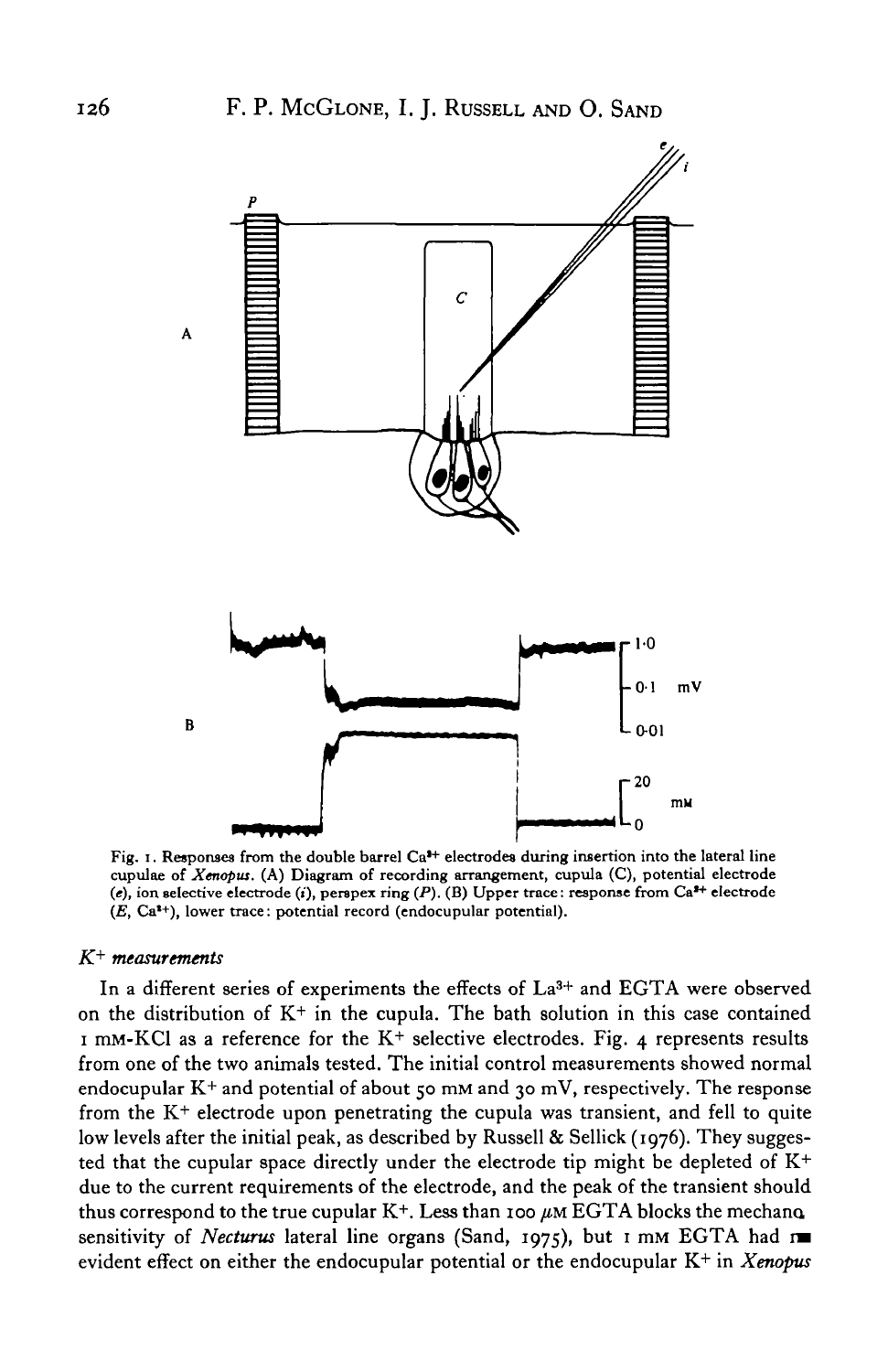

Fig. 2. The relationship between endocupular potential (ECP) and  $Ca<sup>3+</sup>$  concentration of the cupula in a single animal which was made progressively anoxic to reduce the endocupular<br>potential. Each point is recorded from a different cupula, and the bath solution contained  $\sigma$ <sup>1</sup> mm-CaCl<sub>2</sub> as reference. The line shows the expected relation if  $Ca^{2+}$  is passively distributed in the cupula.

(Fig.  $3b$ ).  $La^{3+}$  is the most potent of the tested blocking agents for the lateral line organs in *Necturus*, and less than  $1 \mu M - La^{3+}$  completely inhibits the mechanosensitivity. However, 100  $\mu$ m-La<sup>3+</sup> had no effect on the endocupular potential or the endocupular  $K^+$  in *Xenopus* (Fig. 3c).

#### DISCUSSION

We have succeeded in demonstrating that  $Ca<sup>2+</sup>$  is passively distributed in the lateral line cupulae of *Xenopus laevis* according to the free concentration of the ion in the aquatic environment and the endocupular potential. The role of the endocupular potential in relation to the distribution of  $Ca^{2+}$  is somewhat ambivalent. It tends to increase the driving force for  $Ca^{2+}$  across the apical membrane of the hair cell, but tends to exclude it from the cupulae. Thus the normal free concentration of this ion in the lateral line cupulae of a healthy animal is about  $I_0$ - $I_0$   $\mu$ M, and it is probable under normal, physiological conditions potassium and not calcium carries the receptor current in the lateral line hair cells of *Xenopus.*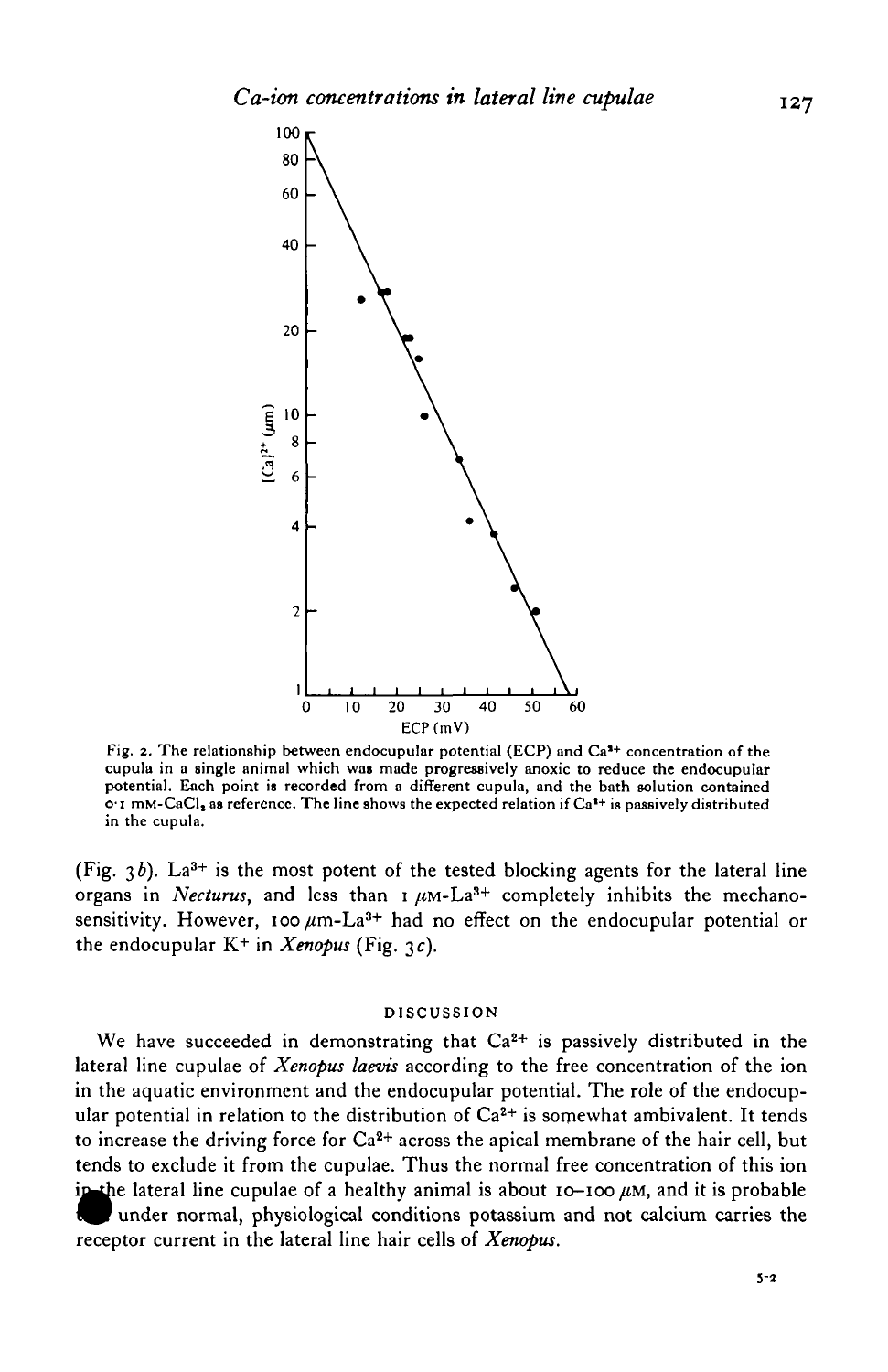

Fig. 3. The relationship between endocupular potential (ECP), endocupular  $Ca<sup>3+</sup>$  and the  $Ca^{4+}$  concentration of the bath solution. These are the pooled results from six animals and each point represents a reading from a different cupula. Only those cupulae with endocupular potentials below 29 mV were chosen



Fig. 4. Responses from double-barrel K+ electrodes during insertion into a single lateral line Fig. 4. Responses from double-barrel K+ electrodes during insertion into a single lateral line<br>cupula. (A) When bathed in the control solution 1 mM-KCl. (B) In the presence of 1 mM EGTA. (C) In the presence of 100  $\mu$ M-La<sup>t+</sup>. The cupula was washed in the control bathing solution for at least 10 min between records. In each record upper trace: response from  $K^+$ electrode  $(E_{BT})$ , lower trace: potential record.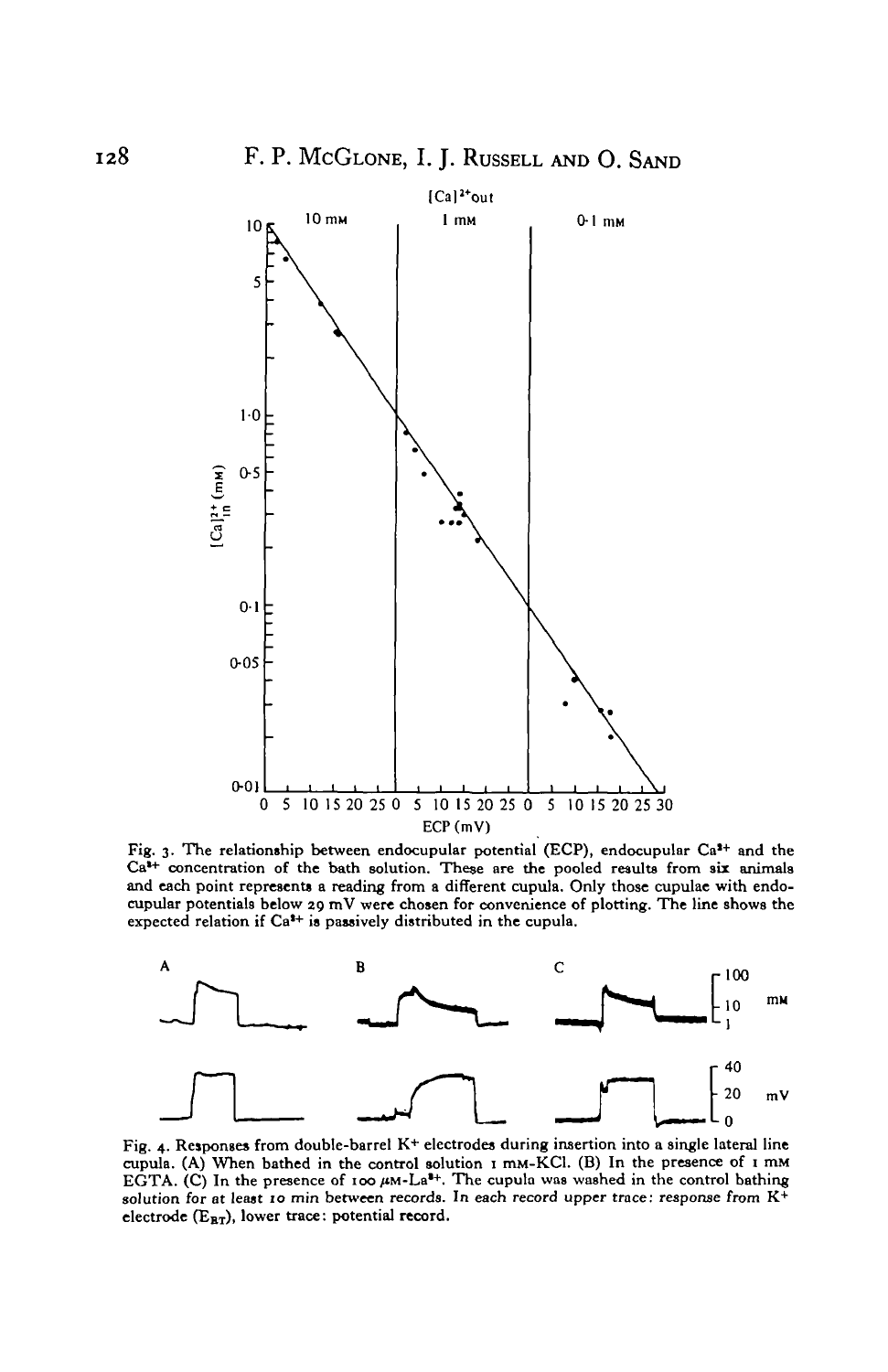The very powerful influence of calcium blocking and chelating agents on the mechano-sensitivity of lateral line receptors observed by Sand (1975) is not due to their action on the electrogenic potassium pump. Neither the endocupular potential nor the  $K^+$  concentration was influenced by EGTA or La<sup>3+</sup> in concentrations well above those known to block the mechano-sensitivity of the receptors. Thus calcium must have some other role, possibly more directly concerned with the transducer process.

The distribution of calcium and potassium in the cupulae of *Xenopus* lateral line organs is remarkably similar to their distribution in cochlear endolymph (Sellick  $\&$ Johnstone, 1975; Bosher & Warren, 1978), but differs from the composition of the canal jelly to which the embryologically related electrosensory ampullary receptors cells of fishes are exposed (Okitsu, Umekita & Obara, 1978). The jelly is rich in K+ (40–60 mM) but in addition contains about 6–8 mM-Ca<sup>2+</sup>. It is tempting to speculate that the presence of high Ca<sup>2+</sup> may be responsible for the electrosensitivity of these receptors.  $Ca<sup>2+</sup>$  is known to carry the electro-receptor current in the Organs of Lorenzini and these electro-receptors generate  $Ca^{2+}$  spikes in the presence of TEA (Clusin & Bennet, 1973). Similarly the normally electrically inexcitable hair cells of the lateral line system (Suga, 1967; Flock *et al.* 1973) become electrically excitable and produce spikes when exposed to high Ca<sup>2+</sup>, low K<sup>+</sup> solutions (Hudspeth & Corey, 1977). Thus to some extent the ionic environment to which acoustico lateralis hair cells are exposed may influence their electrophysiological properties and consequently their sensory modality.

We thank Professor W. Simon for his generous gift of ion exchanger, Dr P. M. Sellick for helpful comments, and Miss W. Randall for technical assistance. This work was supported by a grant from the S.R.C. and the Johan Peter Ebbel and Wife's Foundation.

#### **REFERENCES**

- BOSHER, S. K. & WARREN, R. L. (1978). Very low calcium content of cochlear endolymph, an extra-<br>cellular fluid. Nature, Lond. 273, 377-379.<br>CLUSIN, W. T. & BENNETT, M. V. L. (1973). Calcium electrogenesis in skate electror
- 
- CLUSIN, W., SPRAY, D. C. & BENNETT, M. V. L. (1975). Activation of a voltage insensitive conductance<br>by inward calcium current. Nature, Lond. 256, 425-427.<br>DAVIS, H. (1965). A model for transducer action in the cochlea. Co
- **181-190.**
- FLOCK, A., JØRGENSEN, J. M. & RUSSELL, I. J. (1973). The physiology of individual hair cells and their<br>synapses. In Basic Mechanisms in Hearing (ed. A. Møller), pp. 273-306. New York: Academic Press.<br>FURUKAWA, T. & ISHII,
- 
- **30, 1377-1403.** HARRIS, G. G., FRISCHKOPF, L. S. & FLOCK, A. (1970). Receptor potentials from hair cells of the lateral

HUDSPETH, A. J. & COREY, D. P. (1977). Sensitivity, polarity and conductance change in the response<br>of vertebrate hair cells to controlled mechanical stimuli. Proc. natn. Acad. Sci. U.S.A. 74, 2407-2411.<br>JOHNSTONE, B. M. &

- 
- clamp: a component mediated by calcium influx. J. Physiol., Lond. 249, 211-240.<br>MULROY, M. J., ALTMANN, D. W., WEISS, T. F. & PEAK, W. T. (1974). Intracellular responses to
- und in a vertebrate cochlea. Nature, Lond. 249, 482-485.<br>RE, M., KESSLER, M. & SIMON, W. (1976). Neutral carrier Ca<sup>1+</sup> microelectrode. Chimia 30, 204-206.
- OKITSU, S., UMEKITA, S. & OBARRA, S. (1978). Ionic composition of the media across the sensory epithelium in the ampullae of lorenzini of the marine catfish *Plotosus. J. comp. Physiol.* **136,** 115—121.